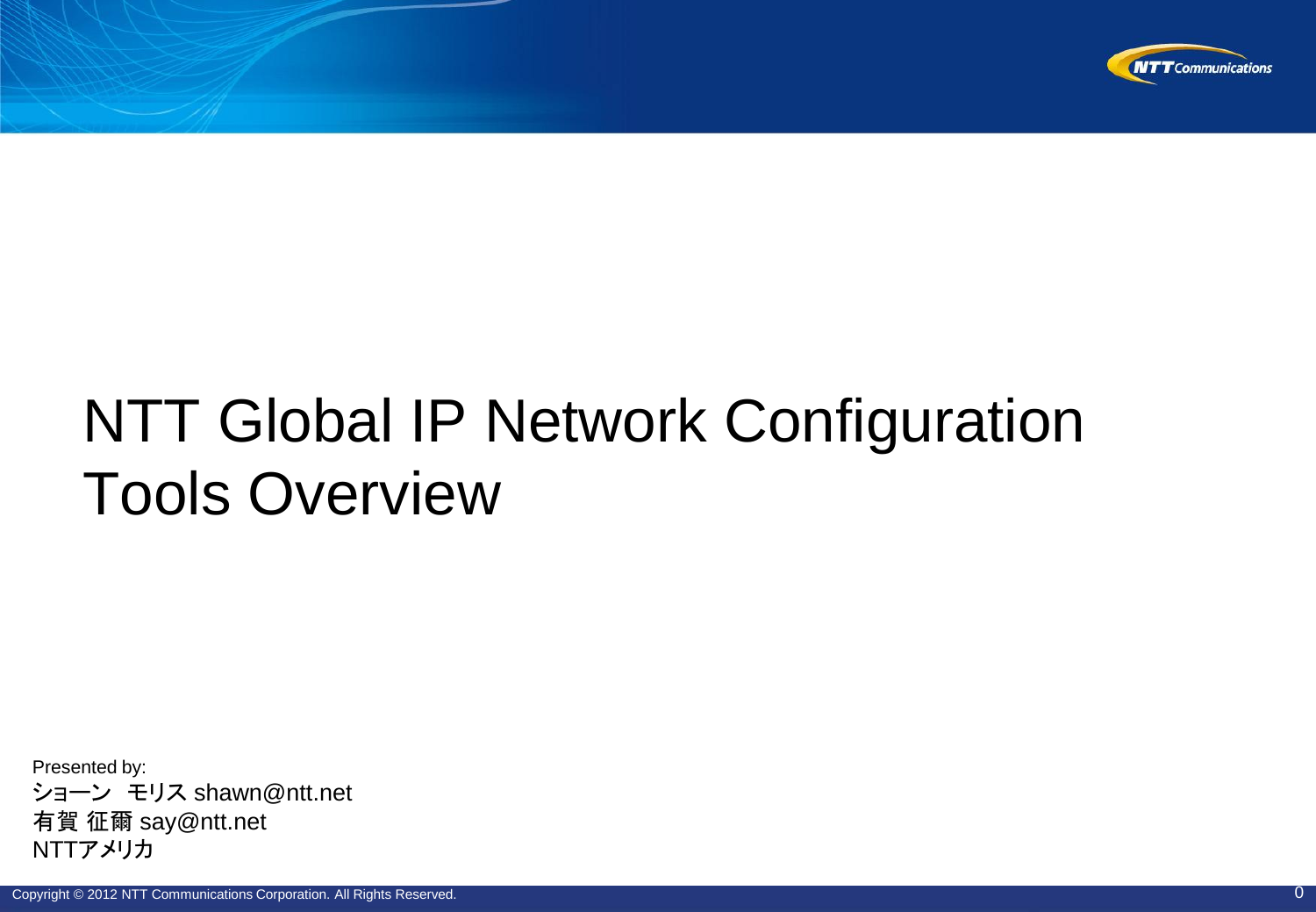#### What is the NTT Global IP Network?



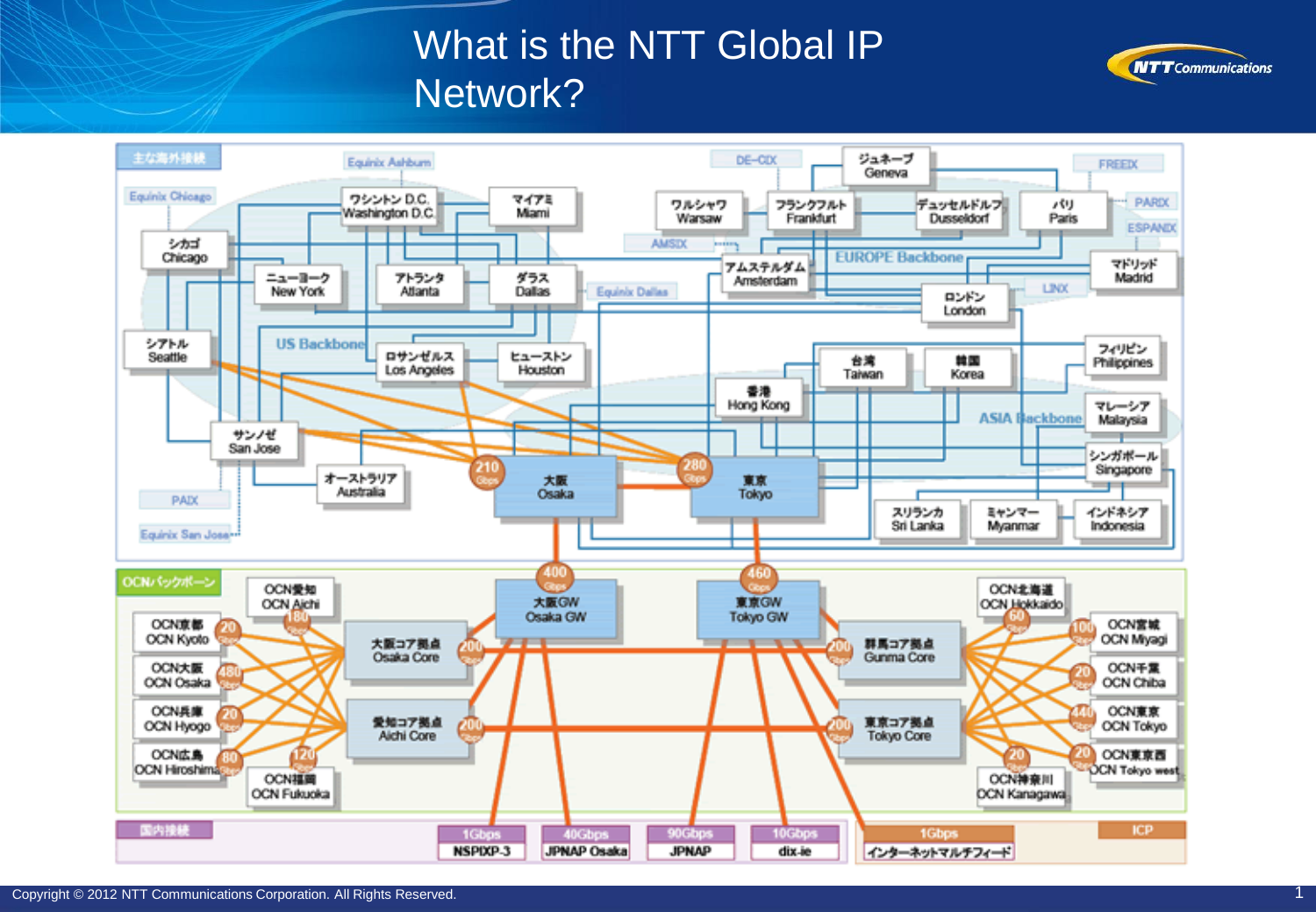#### NTT Global IP Network (AS2914)



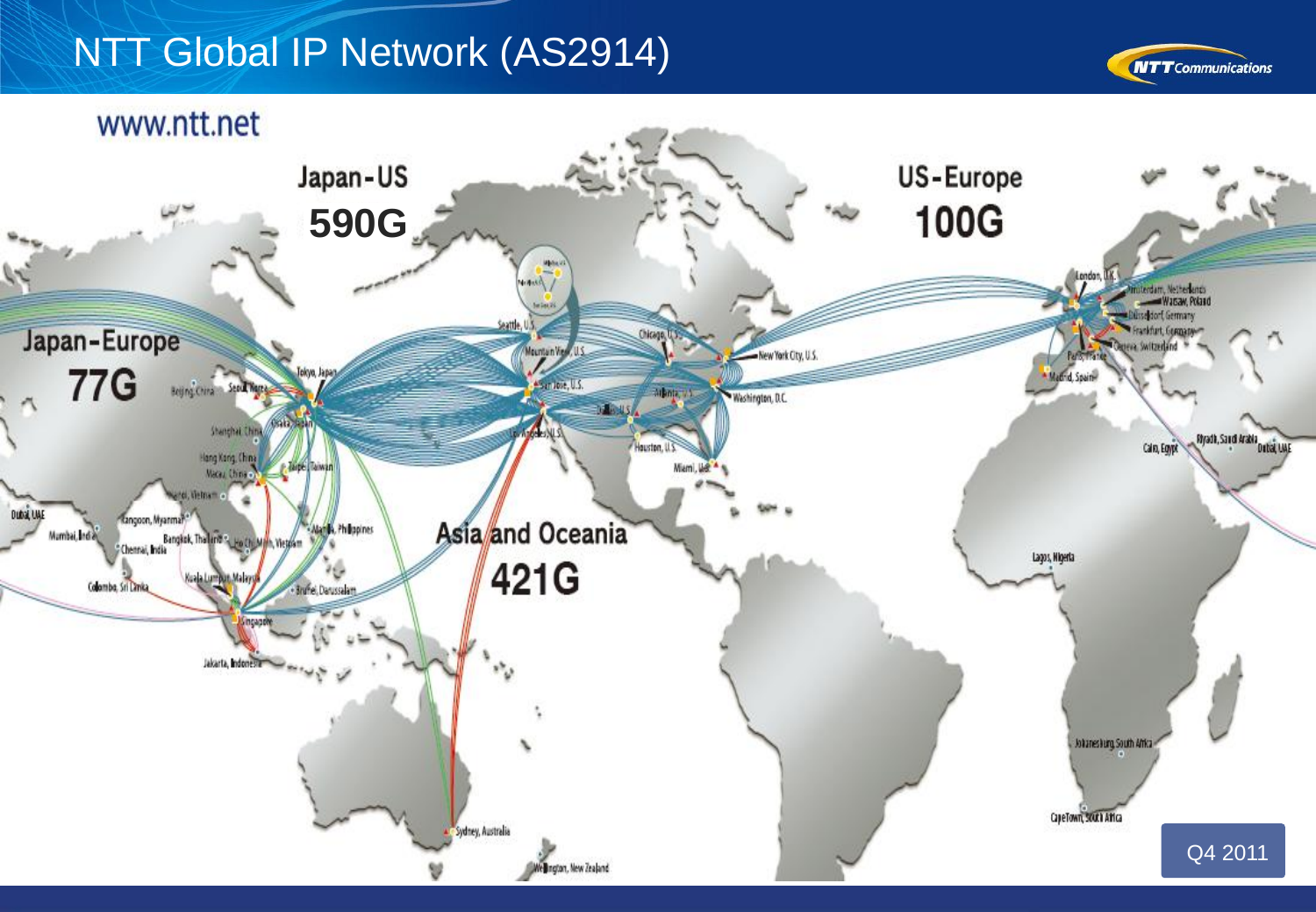#### Renesys "Baker's Dozen" - January 2011



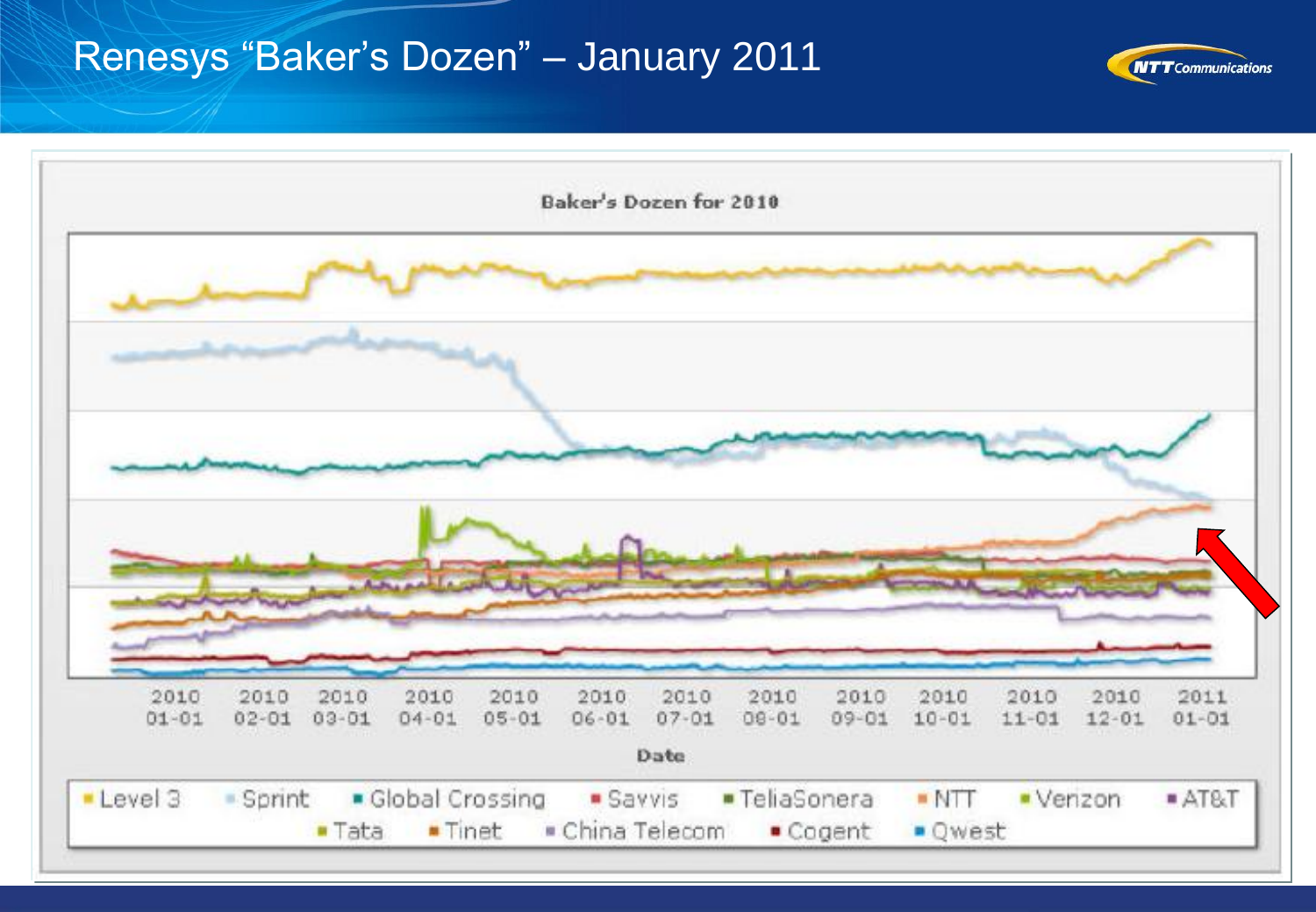#### **Introduction**



#### **NTT GIN Philosophy**

- IP Transit pricing experiences a consistent downward pressure.
	- Underlying costs must be managed in a similar fashion
- Operating Expenses are kept low through a large degree of automation

#### **Configuration Tools Overview**

- SQL database driven
- SQL-derived data is transformed through platform specific templates
- Automated deployment of changes
- All configuration is driven from server
	- No persistent manual configuration on devices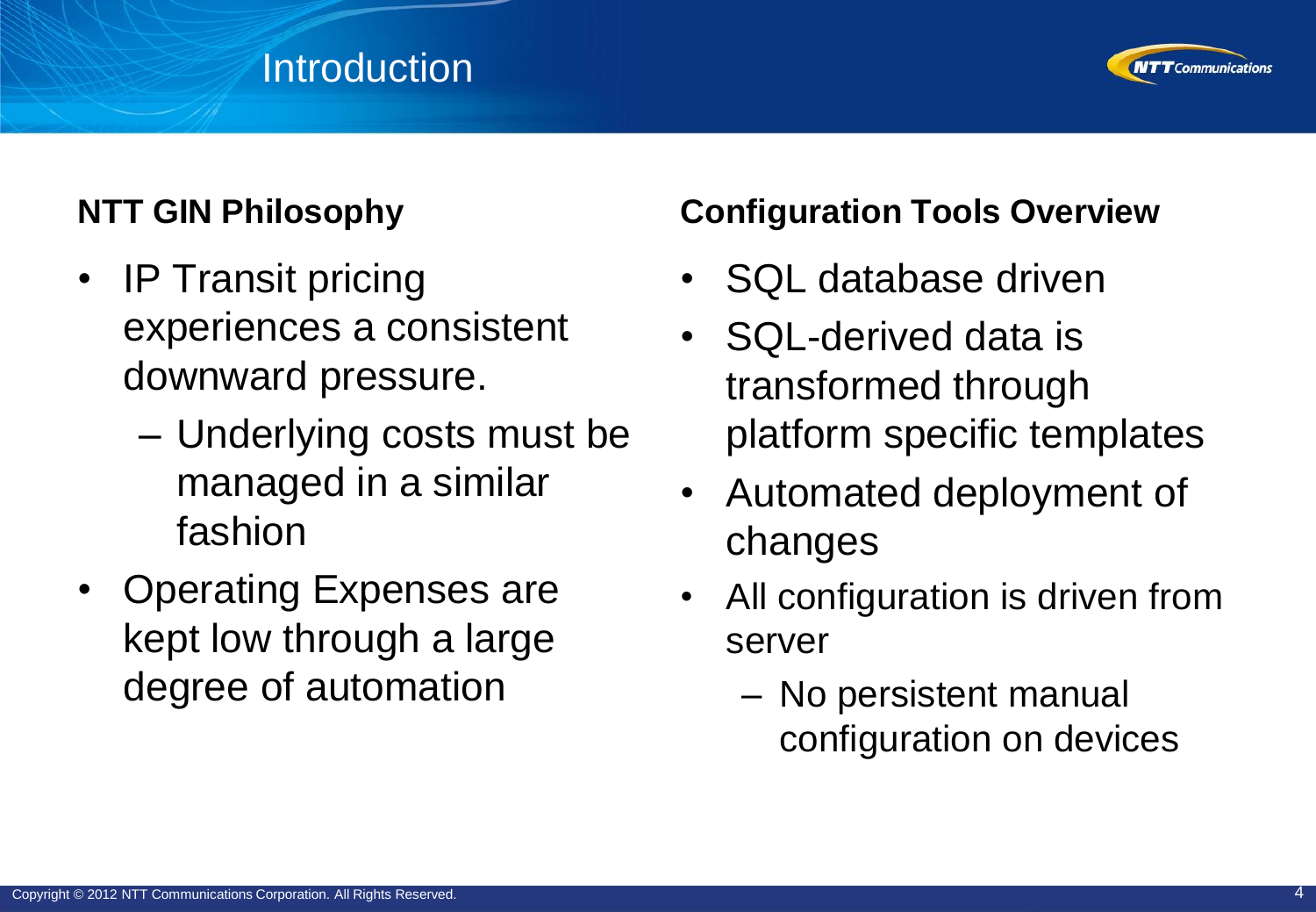#### Configtools History



- Original M4 templates created by Randy Bush at rain.net.
- 1997, Verio added additional functionality based on irrtoolset.
- 1998, SQL database and Perl code were added
- Over time data was migrated from flat files to SQL
- Eventually perl became a bottleneck and was replaced with C code (including custom m4 parser).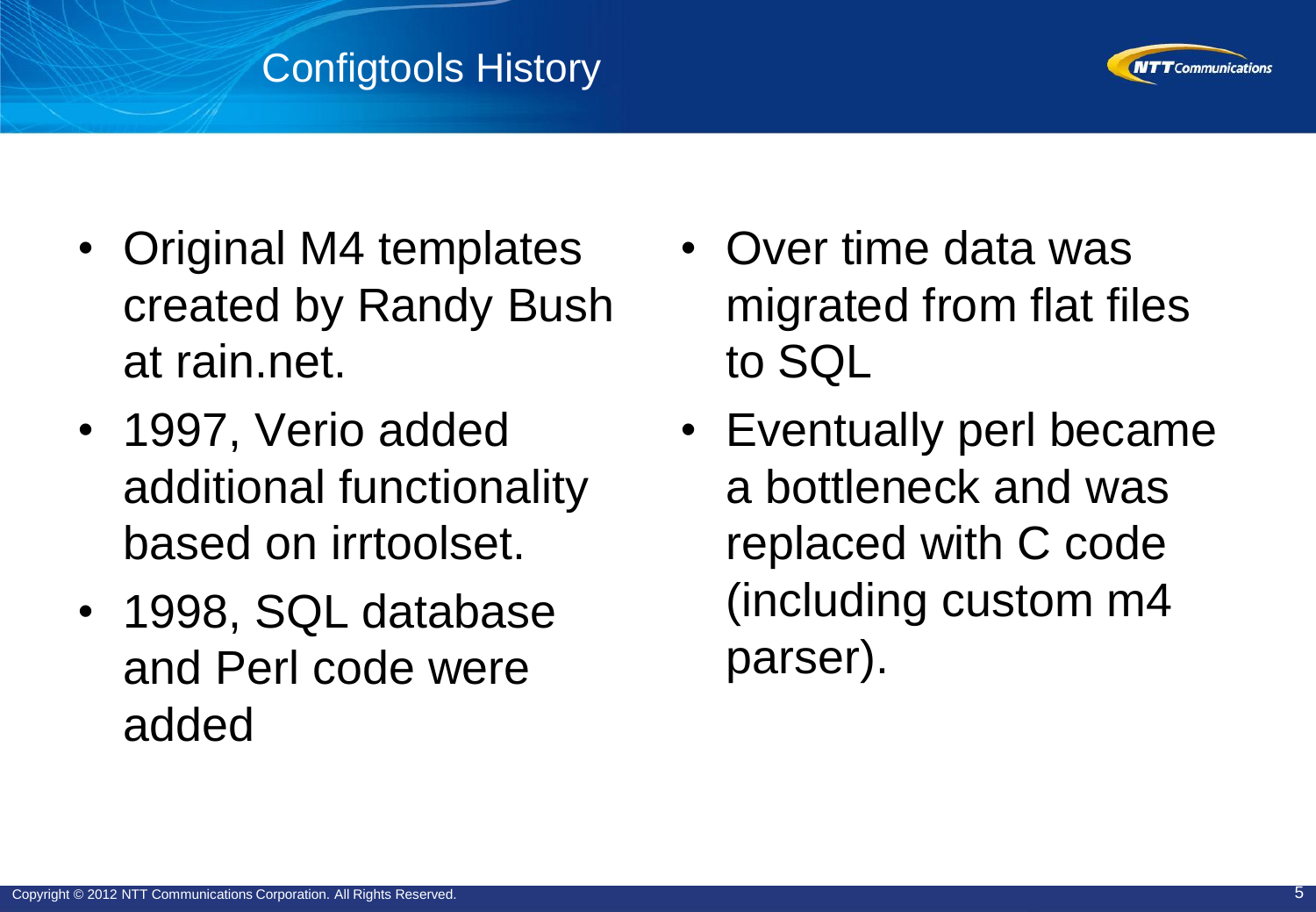#### What is the technology?



- PostgreSQL
- GNU Make
- M4 macros
- bgptool homegrown binary
	- Includes custom M4 processor
- Custom scripts built on RANCID for pushing configurations to routers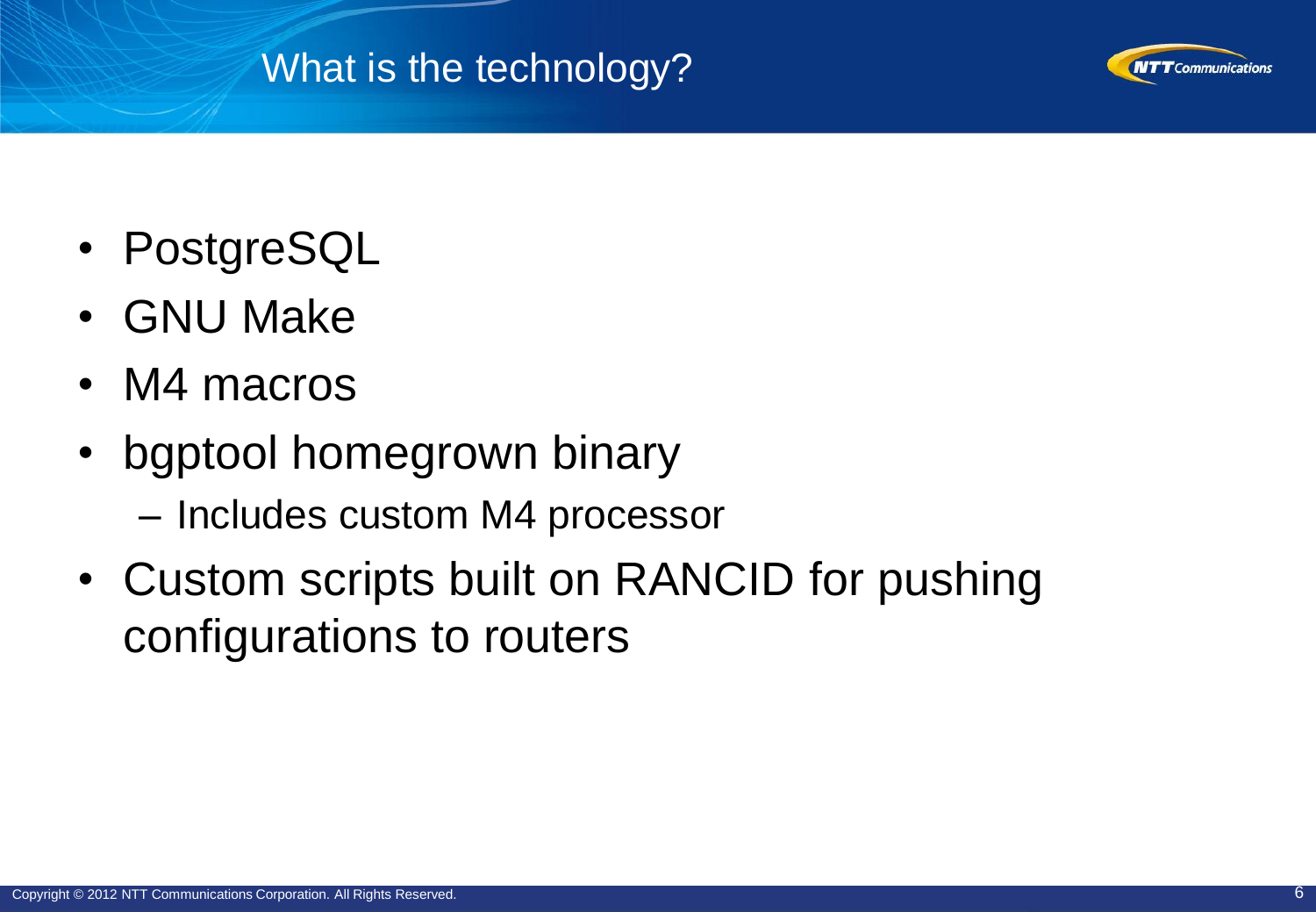#### What is in the templates?



- Standard ACLs
- Standard device parameters
	- AAA configuration
	- SNMP
	- Logging
- Interface parameters
- Routing policy

• Can include router OS version dependent options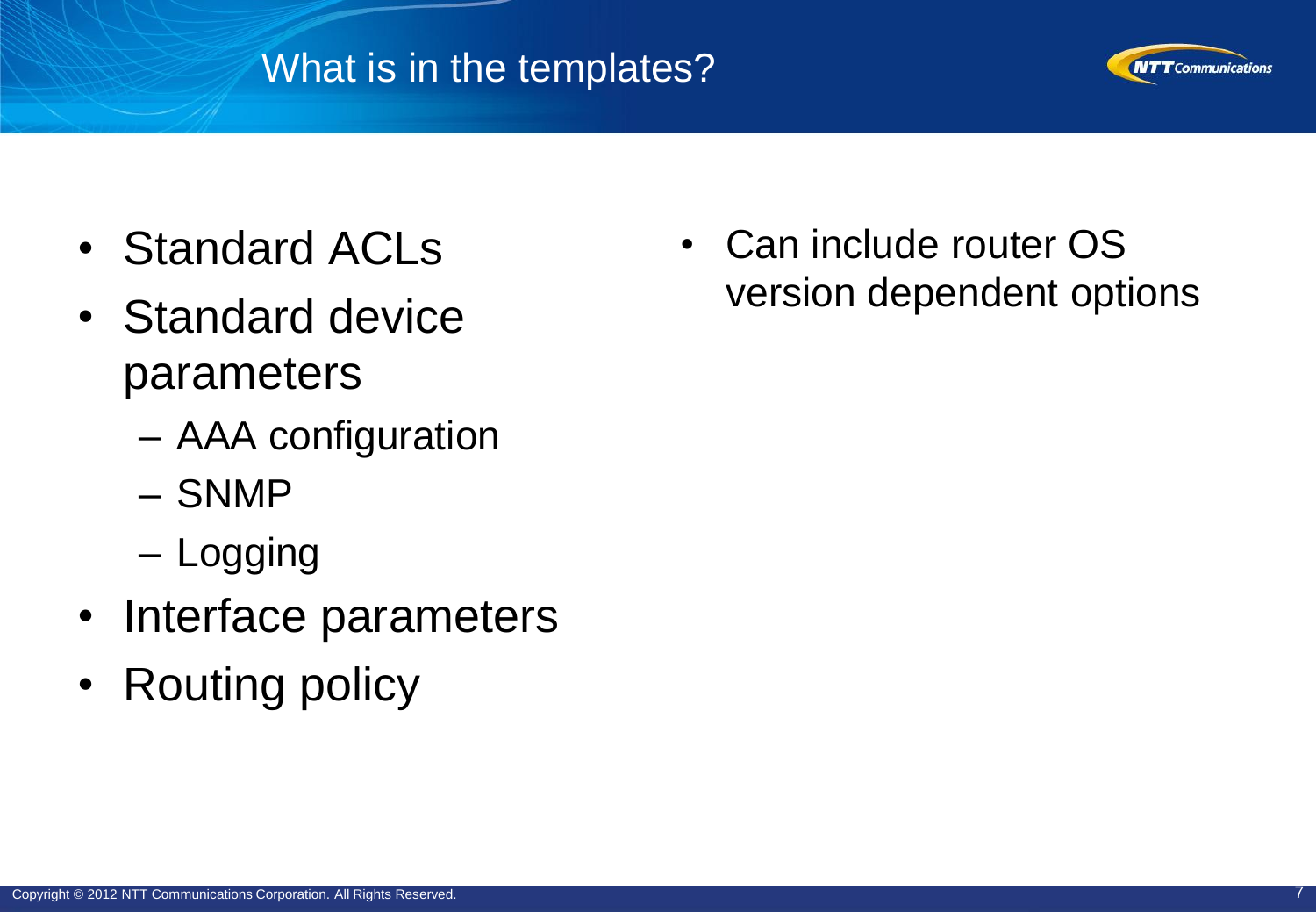#### What are the router requirements?



- SSH access
- Ability to retrieve files via FTP
- Commit/roll back/roll forward capapility
- Ability to directly manipulate the startup configuration
- Text-based configuration storage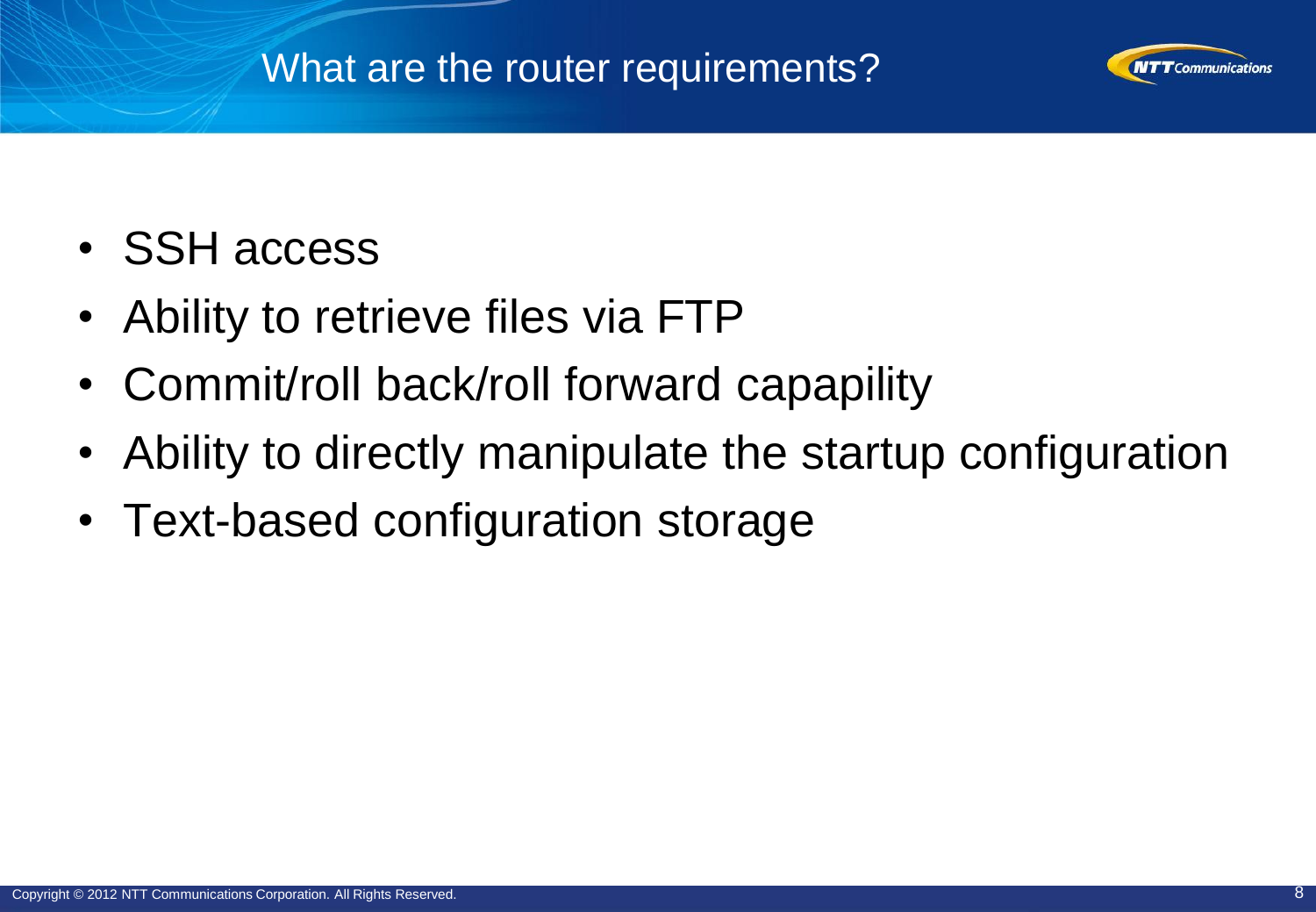#### What's in the Configtools database?





Copyright © 2012 NTT Communications Corporation. All Rights Reserved. 9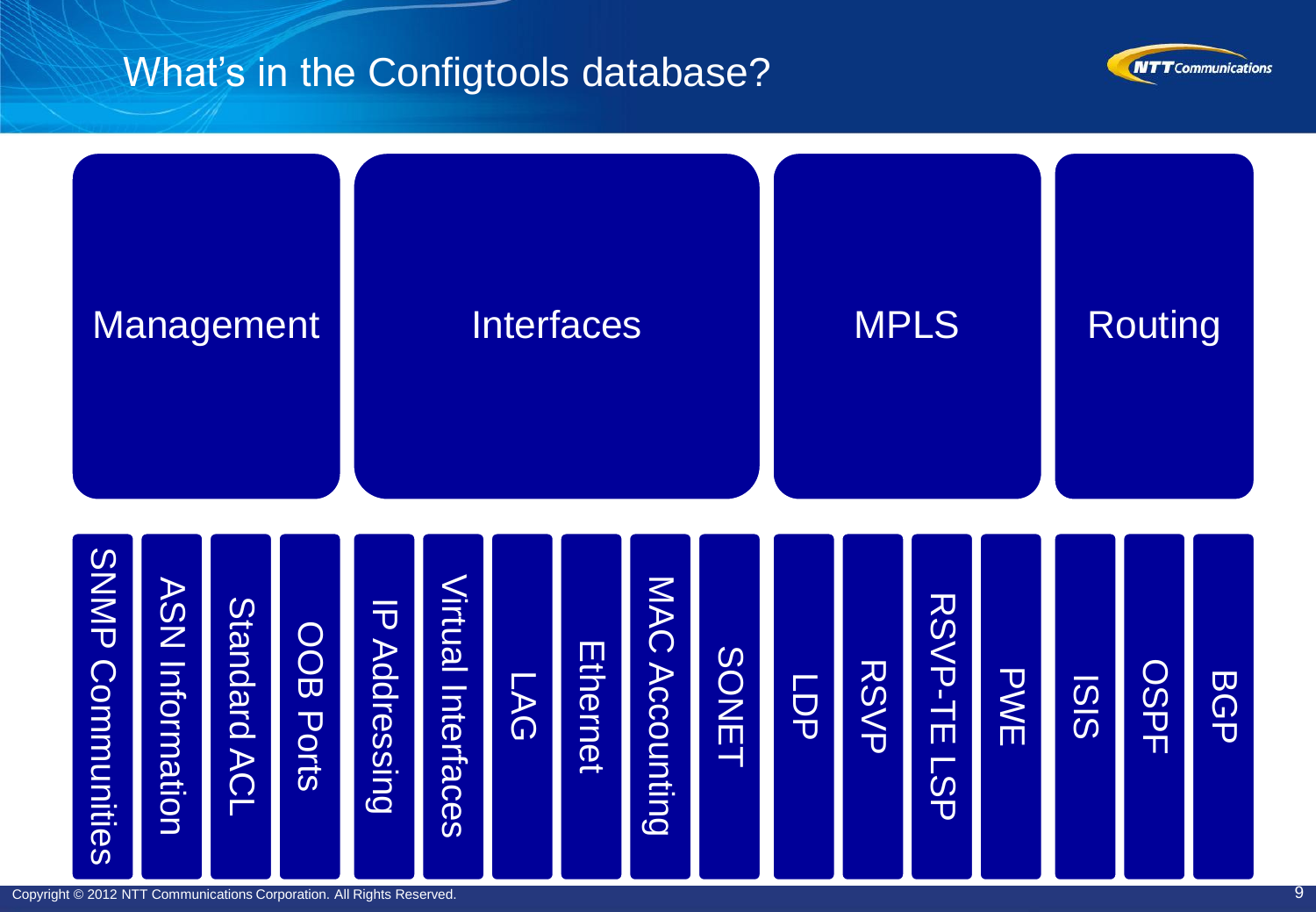#### Config Tools Workflow





- 1. User enters config changes via Web UI or CLI
- 2. User initiates config build via UNIX make command on configuration server
- 3. User initiates config push via UNIX command
	- 1. Router is contacted by script via SSH
	- 2. Router requests configuration from server via FTP
	- 3. Configuration is committed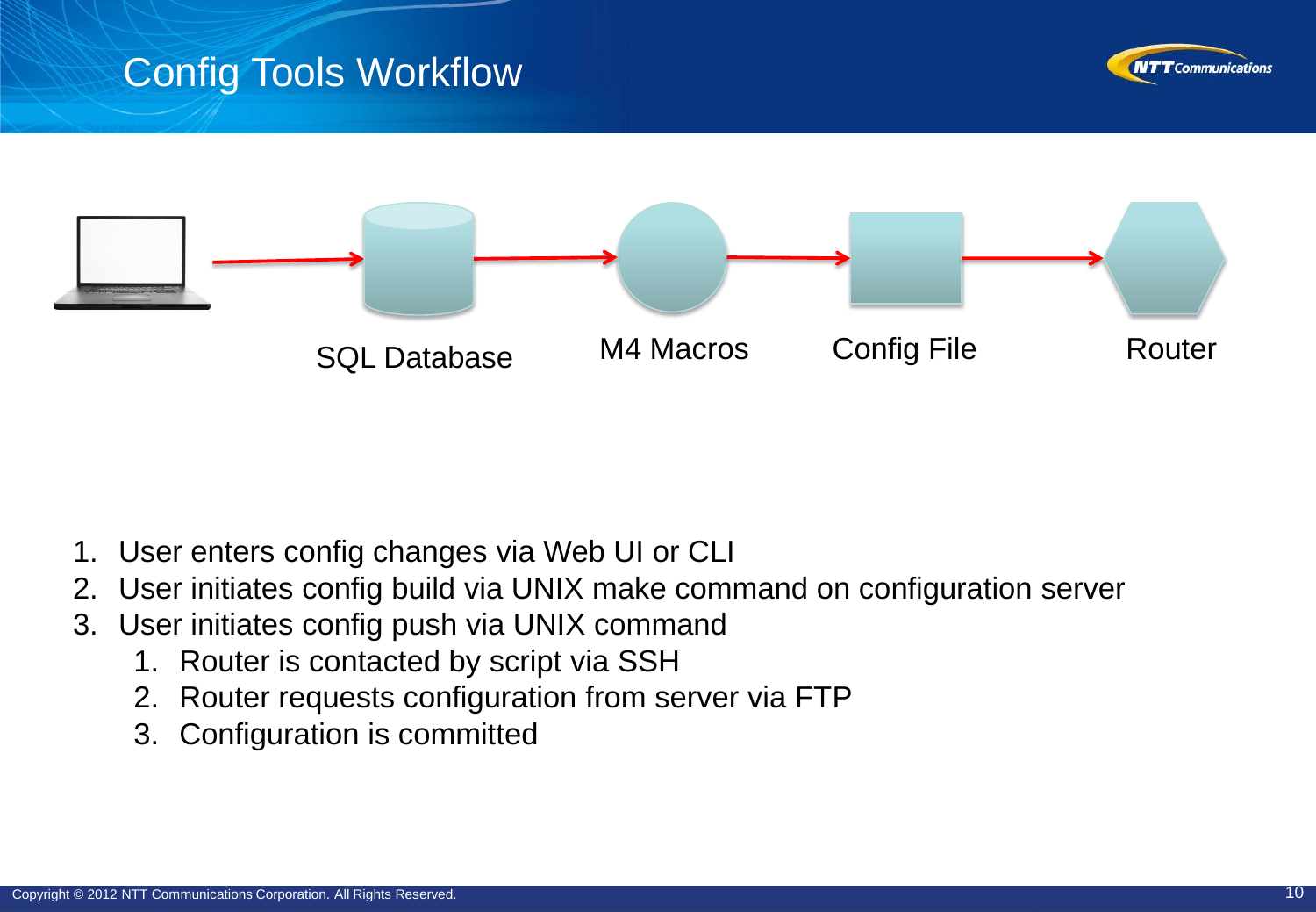#### What are the benefits of doing this?



- Lower staffing requirements
- Lower error rates
	- Lower risk of catastrophic errors
- Rapid service delivery – Rapid service migration
- Automated service delivery
- Minimize peer review
- Configuration consistency
- Reporting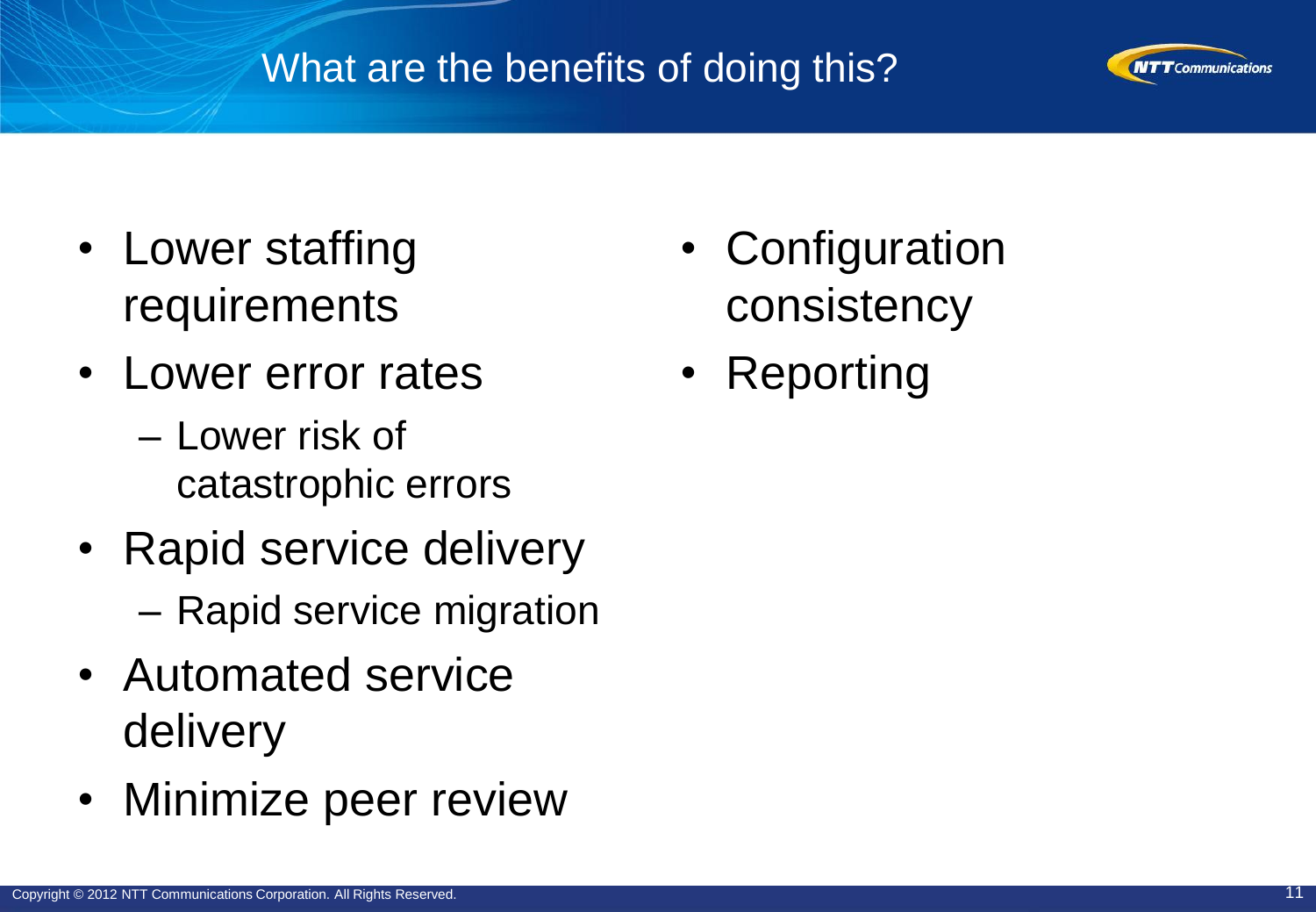#### What kind of applications does this enable?



- Automatic customer BGP ACL and max prefix updates
- Tool to load peer/customer configurations on IOS
	- All relevant config (ie. interface, BGP neighbor, policy) is loaded via 'copy ftp: running-config
- Mass update of RSVP-TE LSPs
- Bulk move of interfaces/sub-interfaces
- Seeding of other systems with data (stats system, monitoring system, etc.)
- Complex configurations across multiple devices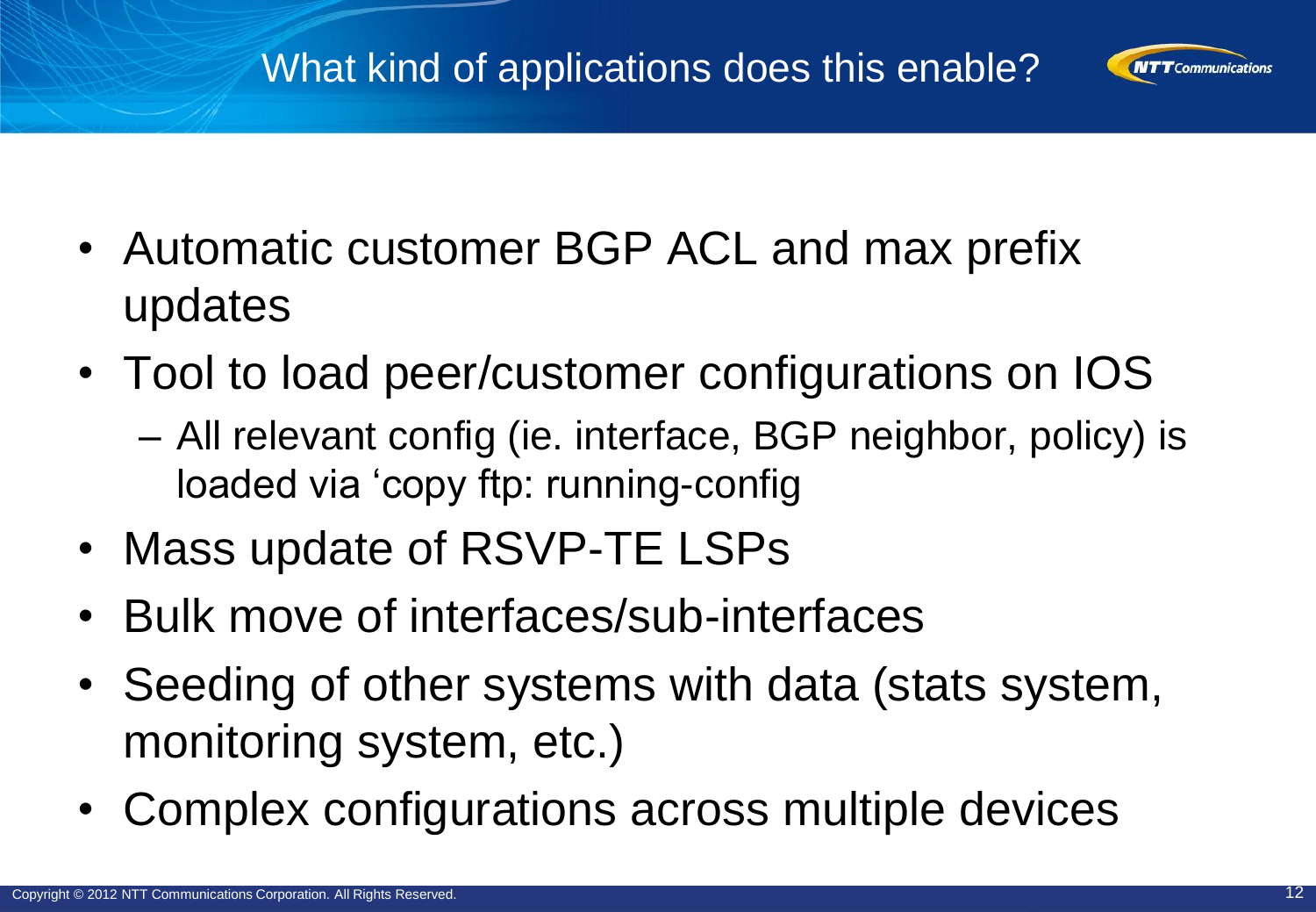#### Mini-switch provisioning



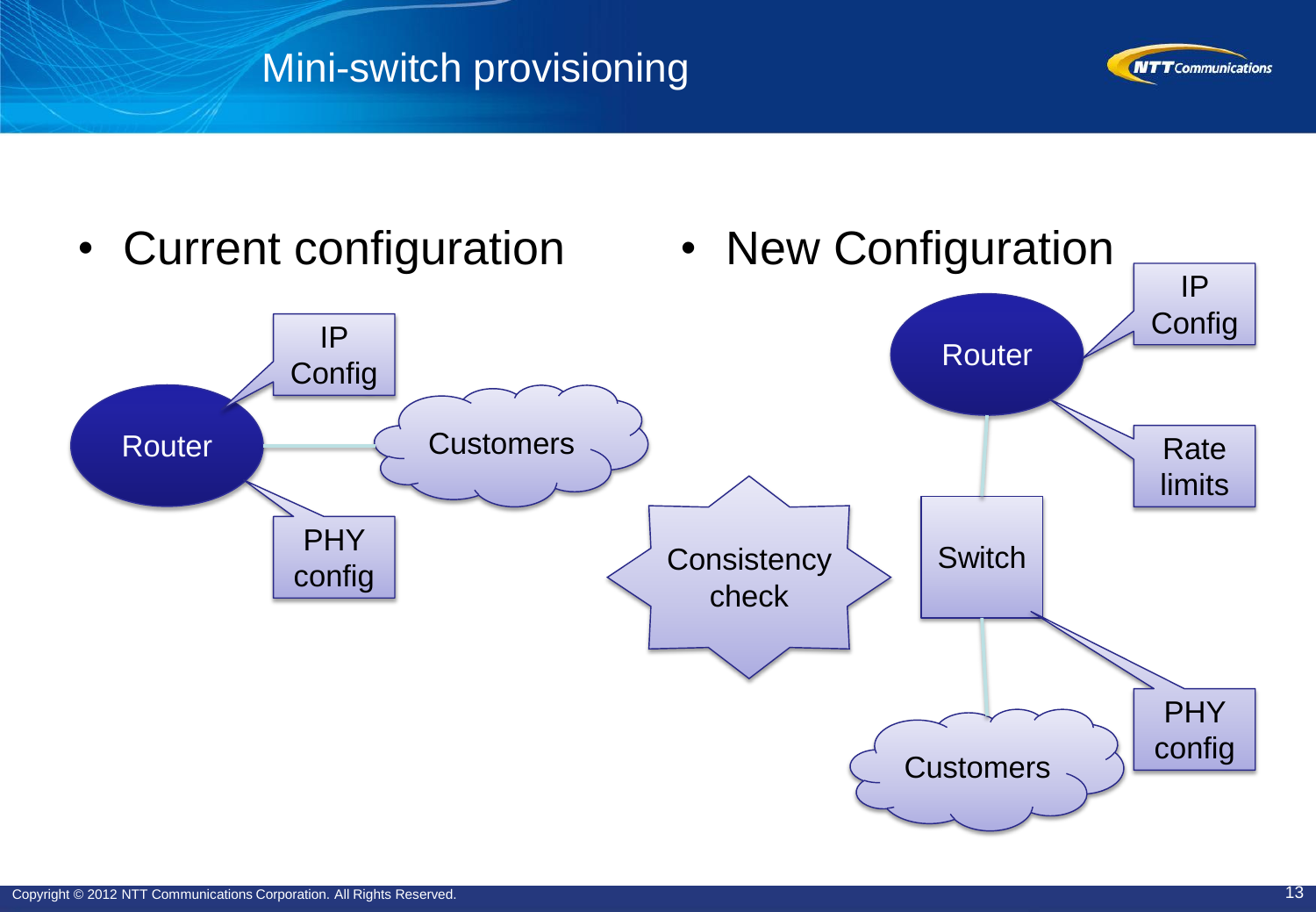#### What are we working on for the future



• Linecard/module awareness

**NTT** Communications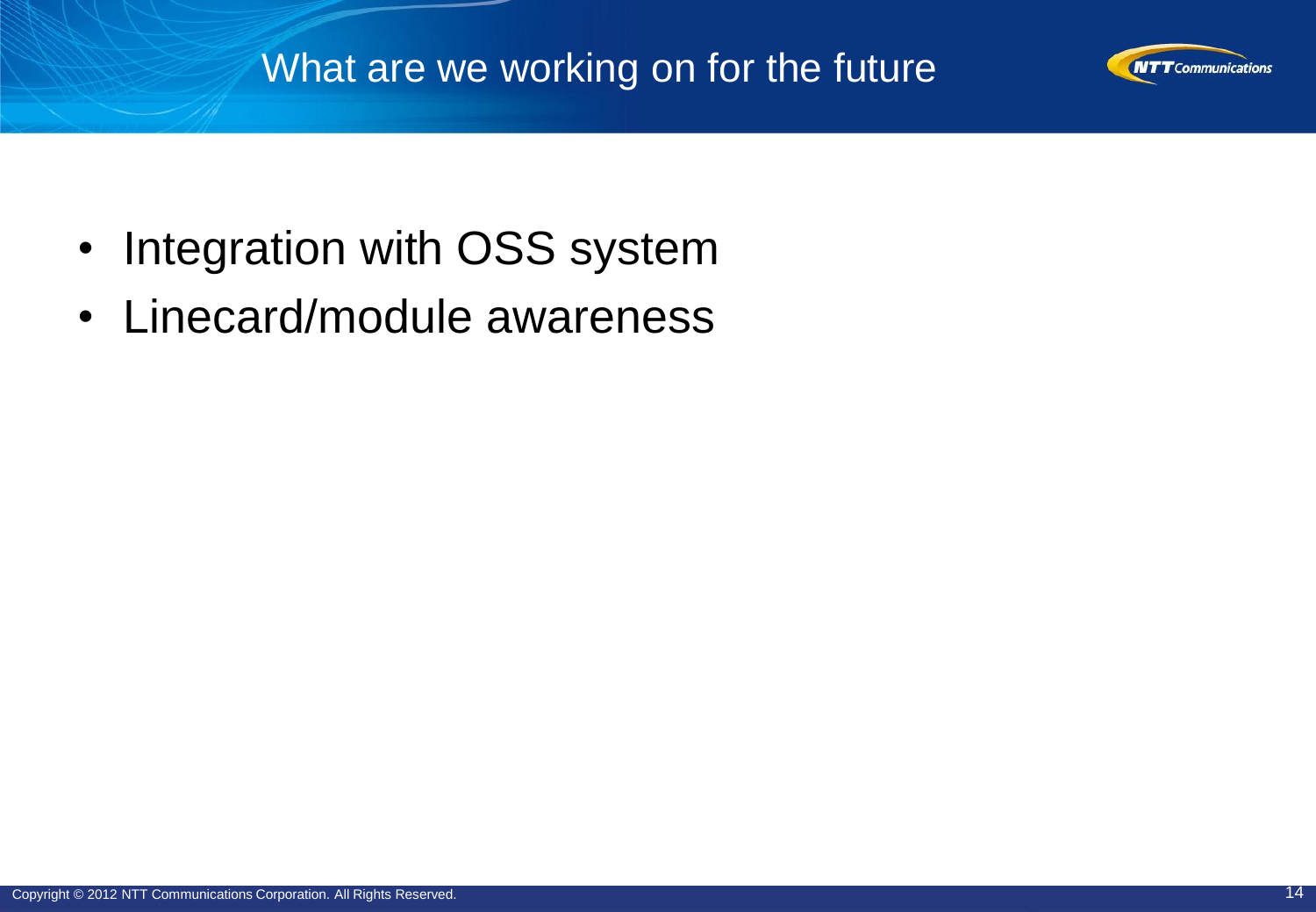

# Demonstration by 有賀さん